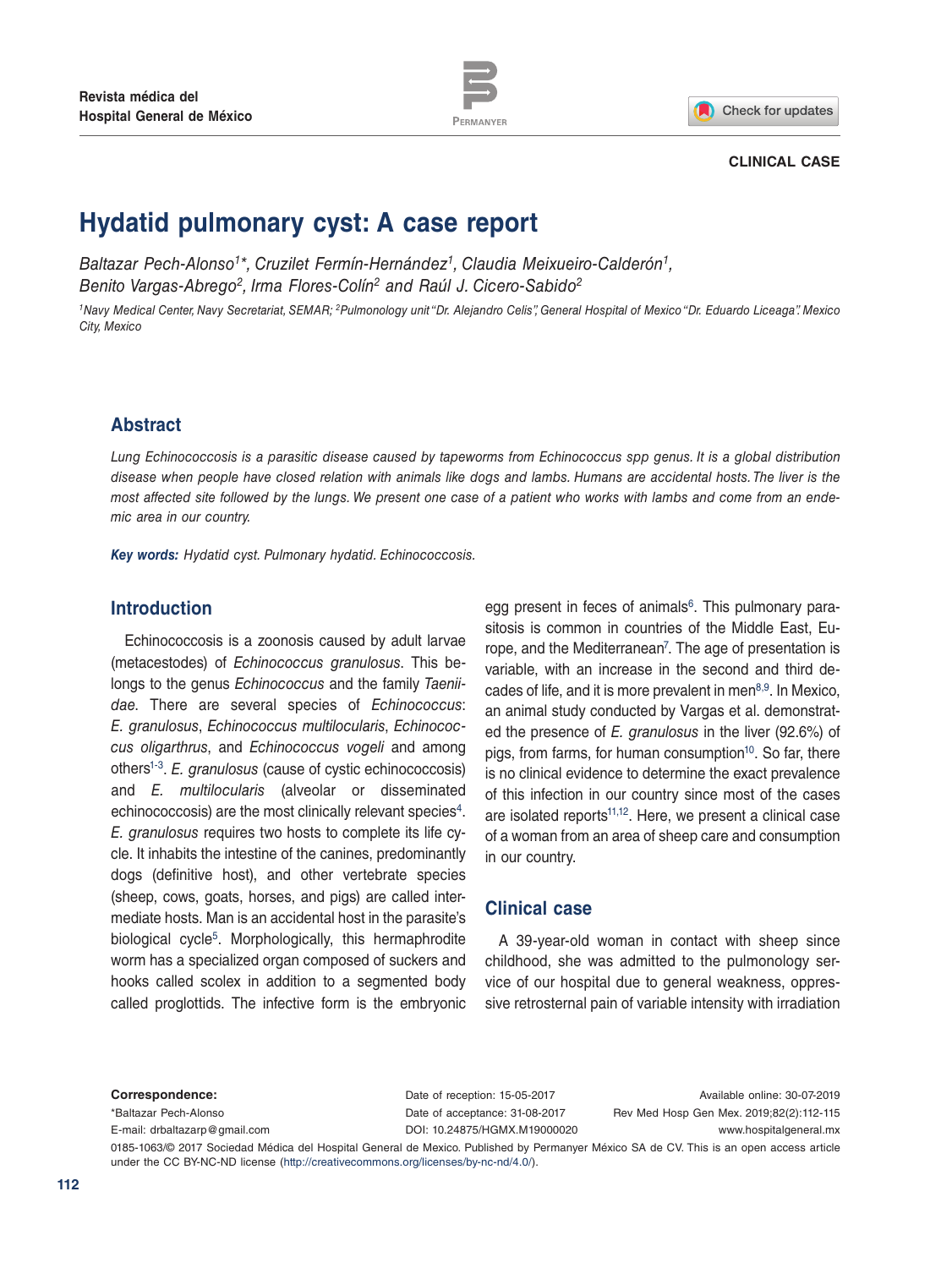

**[Figure 1.](#page-1-0)** Chest X-ray with round opacity of defined edges in left apex (arrow).



**[Figure 2](#page-1-1).** Simple thoracic tomography with a hyperdense round image with air inside (increasing air sign) in left apex (arrow).

<span id="page-1-0"></span>to the left scapular region that improves with the intake of non-specified analgesics, productive cough with hyaline sputum and dyspnea secondary to minimal efforts of 3 months evolution. On plain chest radiography, a round opacity was observed at the left pulmonary apex, approximately 4 cm in diameter (Fig. 1). The physical examination did not include any pleuropulmonary syndrome; laboratory studies showed no peripheral eosinophilia and spirometry was normal. On testing with computed axial tomography (Computed tomography [CT]), hyperdense round image with well-defined edges of 3.7 cm  $\times$  3.4 cm with air inside (sign of increasing air) and peripheral reinforcement surrounded by healthy lung tissue with the contrast medium (Fig. 2) were observed. Fiberoptic bronchoscopy with white light and no relevant findings was observed. Culture did not develop for fungi, bacteria, and mycobacteria in bronchial lavage of the left upper lobe segments. Suspected diagnosis of pulmonary hydatidosis was due to prolonged exposure to sheep in addition to clinical and imaging data (no serological or molecular studies were performed for this case). The surgical treatment consisted of wedge resection of the left apicoposterior segment without rupture of the wall surrounding the lesion ([Fig. 3A\)](#page-2-0). The definitive histopathological report was compatible with hydatid pulmonary cyst [\(Fig. 3B and C\)](#page-2-0). She had a normal post-operative period, and pleurostomy (anterior and posterior) catheters were removed 7 days after the surgical procedure without complications.

She completed treatment with albendazole (10 mg/ kg/day) for 3 months. The control hepatic ultrasound ruled out the presence of cysts and a chest X-ray

<span id="page-1-1"></span>1 year after surgery, with bronchiectasis located in a surgical site.

## **Discussion**

In Mexico, this parasitism is rare and the cases found were associated with close contact with dogs or sheep. The pulmonary hydatid cyst may remain silent for long periods of time, and the symptoms are a consequence of capsular rupture or by direct compression of adjacent structures during its growth. However, more than half of the patients are asymptomatic<sup>13</sup>. The presence of dry cough and chest pain is the main symptoms of presentation. Expectoration of cystic membranes or hydatidosis is a pathognomonic sign, but of rare presentation<sup>14</sup>. According to Jerray et al., in a review of 386 cases of pulmonary hydatidosis, more than half of patients had a productive cough, chest pain, and hemoptysis at the time of diagnosis<sup>15</sup>. For this reason, it is common that some cases are confused with infection by *Mycobacterium tuberculosis*[16](#page-3-14). In a review of 50 cases of pulmonary hydatidosis, Balikian and Mudarris reported 60% mild hemoptysis, 20% expectoration of membranes, and 10% macro-scopically visible hooks<sup>[17](#page-3-15)</sup>. Other patients evolve with abdominal pain, diarrhea, and vomiting in addition to hepatitis due to cyst rupture.

Multiple pulmonary nodules resemble malignant lesions as they usually lack a capsule. Therefore, the presentation depends on the location and the involvement of adjacent structures. Chest radiography plays an important role in the diagnosis. Although most of the time, the findings are incidental and not very specific.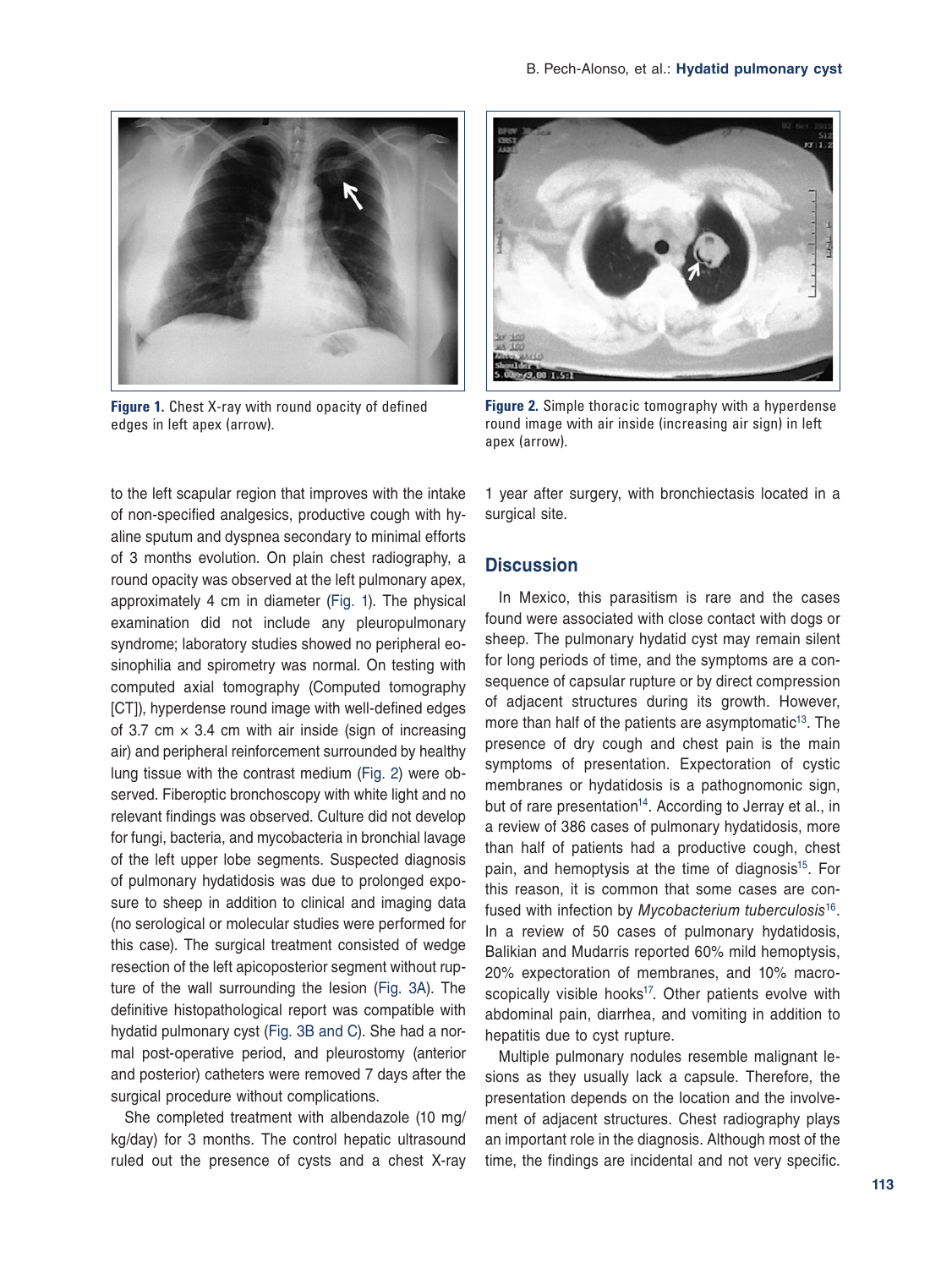<span id="page-2-0"></span>

<span id="page-2-1"></span>**[Figure 3.](#page-2-1) A:** Macroscopic view of the interior of the cyst, a white-yellow, smooth and shiny coating surface is observed, delimited by a pseudocapsule of fibrous material; in cuts dyed with H-E; **B:** Adventitia or pericyst layer, constituted by chronic inflammatory infiltrate with formation of secondary lymphoid follicles, fibrosis, and multinuclear giant cells of foreign body type (# 1); **C:** Outer layer or eosinophilia laminated acellular wall (# 2) and no proto-schisis or escolices were found in the inner or germinative layer  $(\# 3)$ .

Oval images of dentate contour and multiple notches can be observed and even in rare occasions presence of air bronchogram<sup>18</sup>. Cysts are classified as simple (preserved wall) and complicated (broken wall). The latter usually presents a sterile pleural effusion with abundant scolex to the microscopic study $3$ . The number of cysts depends on the number of eggs leaked into the pulmonary circulation. The majority (60-90%) are solitary and their size varies between 1 cm and 20 cm in diameter. The most frequent location is on the right side (60%) and they predominate in the lower lobe. There are some radiographic signs directly associated: sign of increasing air, sign of Cumbo or double arch (pathognomonic), sign of camalote or lily in water, and sign of the membrane, among others<sup>[18](#page-3-16)</sup>. The majority of pulmonary lesions near the liver make diagnosis even more difficult, making necessary serological studies such as the Casoni reaction, which is positive in 70% of cases. Serous eosinophilia occurs in a smaller number of patients and is more evident in cyst rupture<sup>19</sup>.

Other studies, such as liver ultrasound, should be routine in pulmonary hydatidosis because it provides valuable information. It predicts the ability to respond to medical treatment according to the imaging characteristics<sup>19</sup>. Fluoroscopy mobile lesions that change their shape with breathing movements (sign of Escudero-Nimerov) can be observed. The contrasting CT allows us to observe small cysts, its topography and involvement of other organs. On the other hand, magnetic resonance provides data such as post-operative fistulas, recurrence, and some extrahepatic infection[s18](#page-3-16). Minimally invasive studies such as fibrobronchoscopy allow the direct vision of membranes and white or transparent gelatinous material at the

endobronchial level<sup>20</sup>. Monotherapy with antiparasitic drugs is usually ineffective and only recommended in patients who are not candidates for surgical treatment. Treatment with surgical resection has low mortality and a lower risk of relapse during long-term follow-up  $(0.53-3.3\%)^{21,22}$ . The most common complications associated with surgery are secondary to the rupture of the cyst during the intervention. There are several types of surgical approaches that depend on the size, location, and number of cysts. One of the most used techniques in the world is that of Barrett, which allows the obliteration of the residual cavity with healthy lung tissue due to the effect of lung reexpansion after a few days or months.

Pneumonectomy, lobectomy, or segmentectomy depend on the experience of the surgeon since they are also used to resolve complications such as profuse bleeding during and after the surgical event. Another technique that has shown favorable results in a limited group of patients is percutaneous drainage<sup>23</sup>. Recently published data on percutaneous therapy PAIR (for its acronym in English) which means: puncture of the cyst, aspiration of content, injection of escolicida agent (NaCl to 20-30%), and respiration (after 3 min of installation) present encouraging results with minimal risk of complications by anaphylaxis  $(1.1\%)^{23,24}$  $(1.1\%)^{23,24}$  $(1.1\%)^{23,24}$ .

## **Conclusions**

Pulmonary hydatidosis is a rare disease in our country. The antecedents of exposure to sheep and the classic signs in cabinet studies allow to suspect the diagnosis and rule out the invasion of other organs. Surgical resection of the pulmonary cyst is the definitive treatment with the least number of complications.